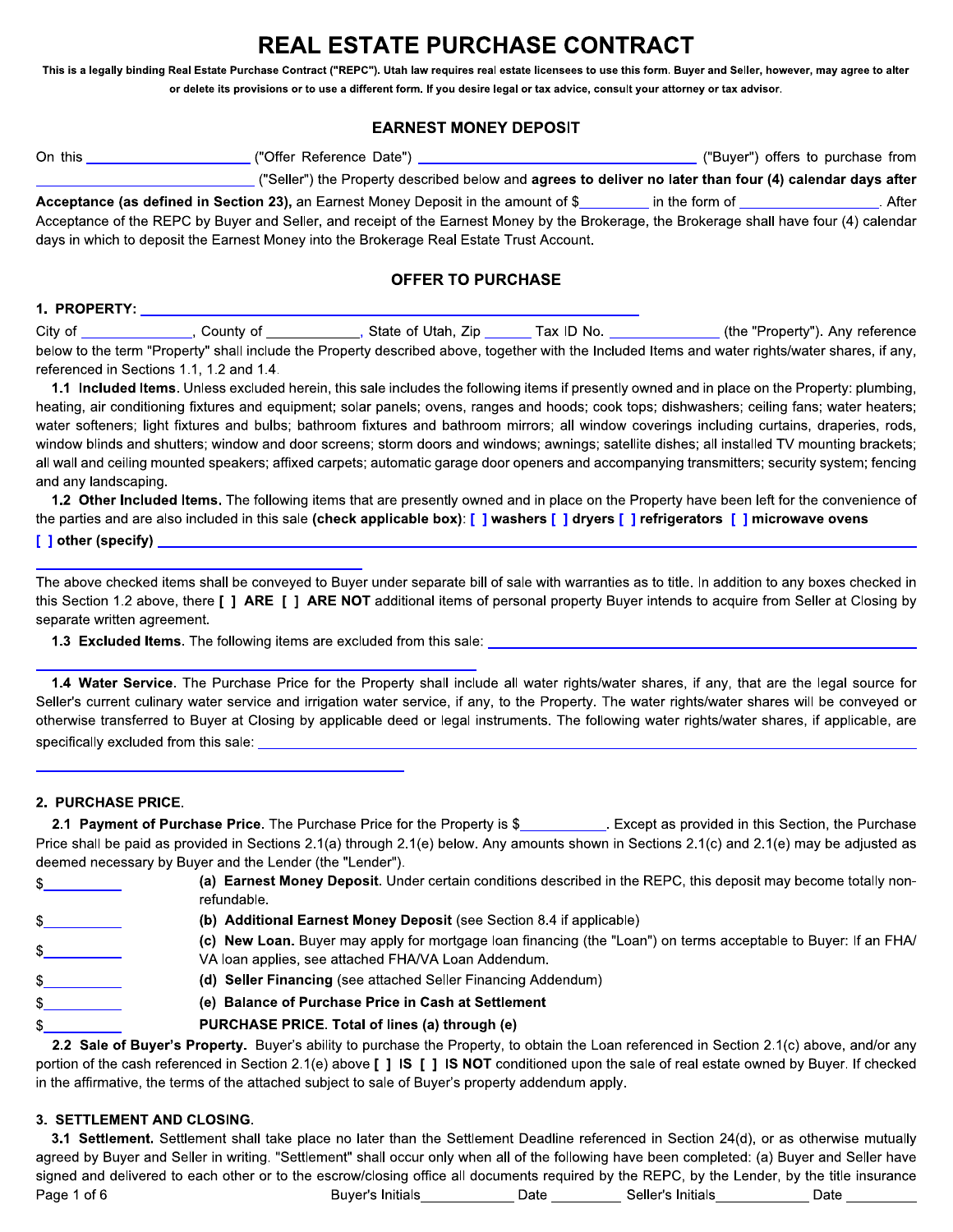and escrow/closing offices, by written escrow instructions (including any split closing instructions, if applicable), or by applicable law; (b) any monies required to be paid by Buyer or Seller under these documents (except for the proceeds of any Loan) have been delivered by Buyer or Seller to the other party, or to the escrow/closing office, in the form of cash, wire transfer, cashier's check, or other form acceptable to the escrow/closing office.

3.2 Closing. For purposes of the REPC, "Closing" means that: (a) Settlement has been completed; (b) the proceeds of any new Loan have been delivered by the Lender to Seller or to the escrow/closing office; and (c) the applicable Closing documents have been recorded in the office of the county recorder ("Recording"). The actions described in 3.2 (b) and (c) shall be completed no later than four calendar days after Settlement.

3.3 Possession. Except as provided in Section 6.1(a) and (b), Seller shall deliver physical possession of the Property to Buyer as follows:

[ ] Upon Recording; [ ] \_\_ Hours after Recording; [ ] \_\_ Calendar Days after Recording. Any contracted rental of the Property prior to or after Closing, between Buyer and Seller, shall be by separate written agreement. Seller and Buyer shall each be responsible for any insurance coverage each party deems necessary for the Property including any personal property and belongings. The provisions of this Section 3.3 shall survive Closing.

#### 4. PRORATIONS / ASSESSMENTS / OTHER PAYMENT OBLIGATIONS.

4.1 Prorations. All prorations, including, but not limited to, homeowner's association dues, property taxes for the current year, rents, and interest on assumed obligations, if any, shall be made as of the Settlement Deadline referenced in Section 24(d), unless otherwise agreed to in writing by the parties. Such writing could include the settlement statement. The provisions of this Section 4.1 shall survive Closing.

4.2 Special Assessments. Any assessments for capital improvements as approved by the homeowner's association ("HOA") (pursuant to HOA governing documents) or as assessed by a municipality or special improvement district, prior to the Settlement Deadline shall be paid for

by: [ ] Seller [ ] Buyer [ ] Split Equally Between Buyer and Seller [ ] Other (explain) The provisions of this Section 4.2 shall survive Closing.

#### 4.3 Fees/Costs/Payment Obligations.

(a) Escrow Fees. Unless otherwise agreed to in writing, Seller and Buyer shall each pay their respective fees charged by the escrow/ closing office for its services in the settlement/closing process. The provisions of this Section 4.3(a) shall survive Closing.

(b) Rental Deposits/Prepaid Rents. Rental deposits (including, but not limited to, security deposits, cleaning deposits and prepaid rents) for long term lease or rental agreements, as defined in Section 6.1(a), and short-term rental bookings, as defined in Section 6.1(b), not expiring prior to Closing, shall be paid or credited by Seller to Buyer at Settlement. The provisions of this Section 4.3(b) shall survive Closing.

(c) HOA/Other Entity Fees Due Upon Change of Ownership. Some HOA's, special improvement districts and/or other specially planned areas, under their governing documents charge a fee that is due to such entity as a result of the transfer of title to the Property from Seller to Buyer. Such fees are sometimes referred to as transfer fees, community enhancement fees, HOA reinvestment fees, etc. (collectively referred to in this section as "change of ownership fees"). Regardless of how the change of ownership fee is titled in the applicable governing documents, if a change of ownership fee is due upon the transfer of title to the Property from Seller to Buyer, that change of ownership fee shall, at Settlement, be paid for by: [] Seller [] Buyer [] Split Equally Between Buyer and Seller [] Other (explain) \_

... The provisions of this Section 4.3(c) shall survive Closing.

(d) Utility Services. Buyer agrees to be responsible for all utilities and other services provided to the Property after the Settlement Deadline. The provisions of this Section 4.3(d) shall survive Closing.

(e) Sales Proceeds Withholding. The escrow/closing office is authorized and directed to withhold from Seller's proceeds at Closing, sufficient funds to pay off on Seller's behalf all mortgages, trust deeds, judgments, mechanic's liens, tax liens and warrants. The provisions of this Section 4.3(e) shall survive Closing.

5. CONFIRMATION OF AGENCY DISCLOSURE. Buyer and Seller acknowledge prior written receipt of agency disclosure provided by their respective agent that has disclosed the agency relationships confirmed below. At the signing of the REPC:

Seller's Agent(s) Lynn C Fillmore entries represent(s) [ ] Seller [X] both Buyer and Seller as Limited Agent(s); Seller's Agent(s) Utah Real Estate License Number(s): 5478881 Seller's Brokerage Town & Country Apollo Properties, represents [] Seller [X] both Buyer and Seller as Limited Agent; Seller's Brokerage Utah Real Estate License Number: 5485093 Buyer's Agent(s) <u>Lynn C Fillmore</u> extendion present(s) [ ] Buyer [X] both Buyer and Seller as Limited Agent(s); Buyer's Agent(s) Utah Real Estate License Number(s): 5478881 Buyer's Brokerage Town & Country Apollo Properties, represents [] Buyer [X] both Buyer and Seller as a Limited Agent. Buyer's Brokerage Utah Real Estate License Number: 5485093

## **6. TITLE & TITLE INSURANCE.**

6.1 Title to Property. Seller represents that Seller has fee title to the Property and will convey marketable title to the Property to Buyer at Closing by general warranty deed. Buyer does agree to accept title to the Property subject to the contents of the Commitment for Title Insurance (the "Commitment") provided by Seller under Section 7, and as reviewed and approved by Buyer under Section 8.

(a) Long-Term Lease or Rental Agreements. Buyer agrees to accept title to the Property subject to any long-term tenant lease or rental agreements (meaning for periods of thirty (30) or more consecutive days) affecting the Property not expiring prior to Closing. Buyer also agrees to accept title to the Property subject to any existing rental and property management agreements affecting the Property not expiring prior to Closing. The provisions of this Section 6.1(a) shall survive Closing.

Buyer's Initials **Salut Contract Contract Contract Contract Contract Contract Contract Contract Contract Contract Contract Contract Contract Contract Contract Contract Contract Contract Contract Contract Contract Contract**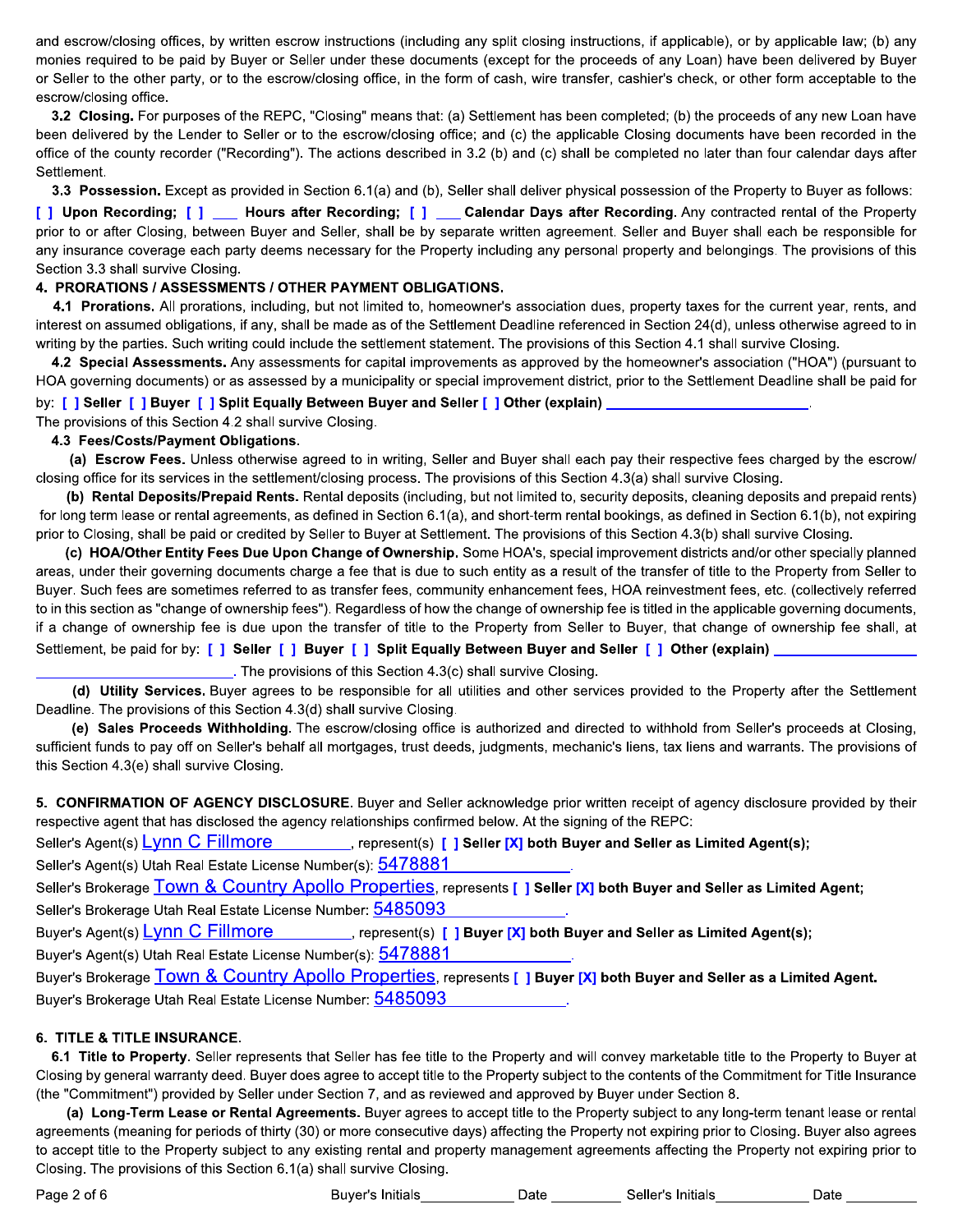(b) Short-Term Rental Bookings. Buyer agrees to accept title to the Property subject to any short-term rental bookings (meaning for periods of less than thirty (30) consecutive days) affecting the Property not expiring prior to Closing. The provisions of this Section 6.1(b) shall survive Closing

6.2 Title Insurance. At Settlement, Seller agrees to pay for and cause to be issued in favor of Buyer, through the title insurance agency that issued the Commitment (the "Issuing Agent"), the most current version of the ALTA Homeowner's Policy of Title Insurance (the "Homeowner's Policy"). If the Homeowner's Policy is not available through the Issuing Agent, Buyer and Seller further agree as follows: (a) Seller agrees to pay for the Homeowner's Policy if available through any other title insurance agency selected by Buyer; (b) if the Homeowner's Policy is not available either through the Issuing Agent or any other title insurance agency, then Seller agrees to pay for, and Buyer agrees to accept, the most current available version of an ALTA Owner's Policy of Title Insurance ("Owner's Policy") available through the Issuing Agent.

7. SELLER DISCLOSURES. No later than the Seller Disclosure Deadline referenced in Section 24(a), Seller shall provide to Buyer the following documents in hard copy or electronic format which are collectively referred to as the "Seller Disclosures":

(a) a written Seller property condition disclosure for the Property, completed, signed and dated by Seller as provided in Section 10.3;

(b) a Lead-Based Paint Disclosure & Acknowledgement for the Property, completed, signed and dated by Seller (only if the Property was built prior to 1978);

(c) a Commitment for Title Insurance as referenced in Section 6.1;

(d) a copy of any restrictive covenants (CC&R's), rules and regulations affecting the Property;

(e) a copy of the most recent minutes, budget and financial statement for the homeowners' association, if any;

(f) a copy of any long-term tenant lease or rental agreements affecting the Property not expiring prior to Closing;

(g) a copy of any short-term rental booking schedule (as of the Seller Disclosure Deadline) for quest use of the Property after Closing;

(h) a copy of any existing property management agreements affecting the Property;

(i) evidence of any water rights and/or water shares referenced in Section 1.4;

(j) written notice of any claims and/or conditions known to Seller relating to environmental problems and building or zoning code violations; (k) In general, the sale or other disposition of a U.S. real property interest by a foreign person is subject to income tax withholding under the Foreign Investment in Real Property Tax Act of 1980 (FIRPTA). A "foreign person" includes a non-resident alien individual, foreign corporation, partnership, trust or estate. If FIRPTA applies to Seller, Seller is advised that Buyer or other qualified substitute may be legally required to withhold this tax at Closing. In order to avoid closing delays, if Seller is a foreign person under FIRPTA, Seller shall advise Buyer in writing; and

 $(1)$  Other (specify)  $\Box$ 

#### 8. BUYER'S CONDITIONS OF PURCHASE.

8.1 DUE DILIGENCE CONDITION. Buyer's obligation to purchase the Property: [ ] IS [ ] IS NOT conditioned upon Buyer's Due Diligence as defined in this Section 8.1(a) below. This condition is referred to as the "Due Diligence Condition." If checked in the affirmative, Sections 8.1(a) through 8.1(c) apply; otherwise they do not.

(a) Due Diligence Items. Buyer's Due Diligence shall consist of Buyer's review and approval of the contents of the Seller Disclosures referenced in Section 7, and any other tests, evaluations and verifications of the Property deemed necessary or appropriate by Buyer, such as: the physical condition of the Property; the existence of any hazardous substances, environmental issues or geologic conditions; the square footage or acreage of the land and/or improvements; the condition of the roof, walls, and foundation; the condition of the plumbing, electrical, mechanical, heating and air conditioning systems and fixtures; the condition of all appliances; the costs and availability of homeowners' insurance and flood insurance, if applicable; water source, availability and quality; the location of property lines; regulatory use restrictions or violations; fees for services such as HOA dues, municipal services, and utility costs; convicted sex offenders residing in proximity to the Property; and any other matters deemed material to Buyer in making a decision to purchase the Property. Unless otherwise provided in the REPC, all of Buyer's Due Diligence shall be paid for by Buyer and shall be conducted by individuals or entities of Buyer's choice. Seller agrees to cooperate with Buyer's Due Diligence. Buyer agrees to pay for any damage to the Property resulting from any such inspections or tests during the Due Diligence.

(b) Buyer's Right to Cancel or Resolve Objections. If Buyer determines, in Buyer's sole discretion, that the results of the Due Diligence are unacceptable, Buyer may either: (i) no later than the Due Diligence Deadline referenced in Section 24(b), cancel the REPC by providing written notice to Seller, whereupon the Earnest Money Deposit shall be released to Buyer without the requirement of further written authorization from Seller; or (ii) no later than the Due Diligence Deadline referenced in Section 24(b), resolve in writing with Seller any objections Buyer has arising from Buyer's Due Diligence.

(c) Failure to Cancel or Resolve Objections. If Buyer fails to cancel the REPC or fails to resolve in writing with Seller any objections Buyer has arising from Buyer's Due Diligence, as provided in Section 8.1(b), Buyer shall be deemed to have waived the Due Diligence Condition, and except as provided in Sections 8.2(a) and 8.3(b)(i), the Earnest Money Deposit shall become non-refundable.

8.2 APPRAISAL CONDITION. Buyer's obligation to purchase the Property: [ ] IS [ ] IS NOT conditioned upon the Property appraising for not less than the Purchase Price. This condition is referred to as the "Appraisal Condition." If checked in the affirmative, Sections 8.2(a) and 8.2(b) apply; otherwise they do not.

(a) Buyer's Right to Cancel. If after completion of an appraisal by a licensed appraiser, Buyer receives written notice from the Lender or the appraiser that the Property has appraised for less than the Purchase Price (a "Notice of Appraised Value"), Buyer may cancel the REPC by providing written notice to Seller (with a copy of the Notice of Appraised Value) no later than the Financing & Appraisal Deadline referenced in Section 24(c); whereupon the Earnest Money Deposit shall be released to Buyer without the requirement of further written authorization from

Buyer's Initials **Seller's Initials Buyer's Initials**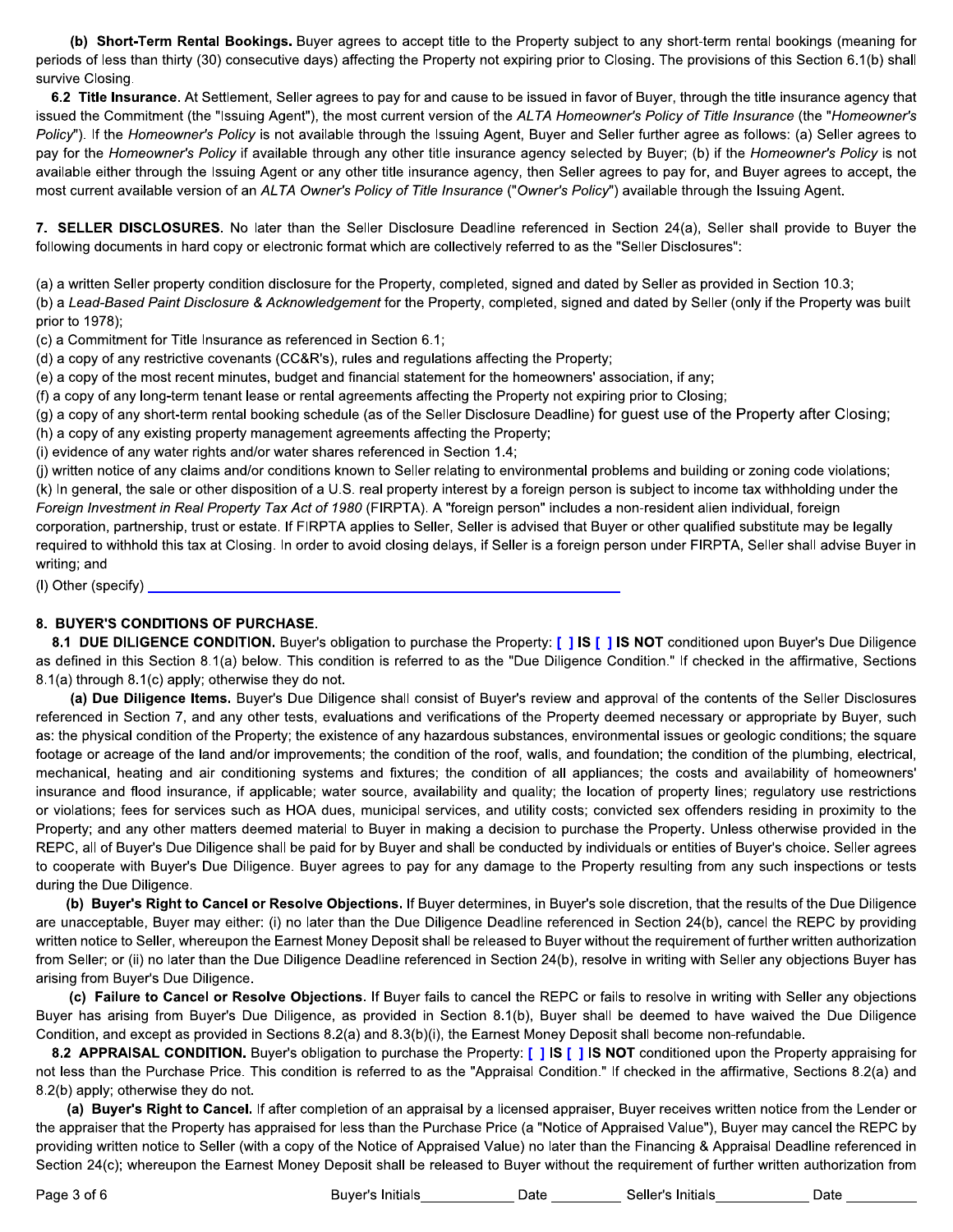Seller.

(b) Failure to Cancel. If the REPC is not cancelled as provided in this section 8.2, Buyer shall be deemed to have waived the Appraisal Condition, and except as provided in Sections 8.1(b) and 8.3(b)(i), the Earnest Money Deposit shall become non-refundable.

#### 8.3 FINANCING CONDITION. (Check Applicable Box)

(a) [] No Financing Required. Buyer's obligation to purchase the Property IS NOT conditioned upon Buyer obtaining financing. If checked, Section 8.3(b) below does NOT apply.

(b) [ ] Financing Required. Buyer's obligation to purchase the Property IS conditioned upon Buyer obtaining the Loan referenced in Section 2.1(c). This Condition is referred to as the "Financing Condition." If checked, Sections 8.3(b)(i), (ii) and (iii) apply; otherwise they do not. If the REPC is not cancelled by Buyer as provided in Sections 8.1(b) or 8.2(a), then Buyer agrees to work diligently and in good faith to obtain the Loan.

(i) Buyer's Right to Cancel Before the Financing & Appraisal Deadline. If Buyer, in Buyer's sole discretion, is not satisfied with the terms and conditions of the Loan, Buyer may, after the Due Diligence Deadline referenced in Section 24(b), if applicable, cancel the REPC by providing written notice to Seller no later than the Financing & Appraisal Deadline referenced in Section 24(c); whereupon \$ of Buyer's Earnest Money Deposit shall be released to Seller without the requirement of further written authorization from Buyer, and the remainder of Buyer's Earnest Money Deposit shall be released to Buyer without further written authorization from Seller.

(ii) Buyer's Right to Cancel After the Financing & Appraisal Deadline. If after expiration of the Financing & Appraisal Deadline referenced in Section 24(c), Buyer fails to obtain the Loan, meaning that the proceeds of the Loan have not been delivered by the Lender to the escrow/closing office as required under Section 3.2, then Buyer shall not be obligated to purchase the Property and Buyer or Seller may cancel the REPC by providing written notice to the other party.

(iii) Earnest Money Deposit(s) Released to Seller. If the REPC is cancelled as provided in Section 8.3(b)(ii), Buyer agrees that all of Buyer's Earnest Money Deposit, or Deposits, if applicable (see Section 8.4 below), shall be released to Seller without the requirement of further written authorization from Buyer. Seller agrees to accept, as Seller's exclusive remedy, the Earnest Money Deposit, or Deposits, if applicable, as liquidated damages. Buyer and Seller agree that liquidated damages would be difficult and impractical to calculate, and the Earnest Money Deposit, or Deposits, if applicable, is a fair and reasonable estimate of Seller's damages in the event Buyer fails to obtain the Loan.

8.4 ADDITIONAL EARNEST MONEY DEPOSIT. If the REPC has not been previously canceled by Buyer as provided in Sections 8.1, 8.2 or 8.3, as applicable, then no later than the Due Diligence Deadline, or the Financing & Appraisal Deadline, whichever is later, Buyer: [ ] WILL [ ] WILL NOT deliver to the Buyer's Brokerage, an Additional Earnest Money Deposit in the amount of \$\_\_\_\_\_\_\_\_\_. The Earnest Money Deposit and the Additional Earnest Money Deposit, if applicable, are sometimes referred to herein as the "Deposits". The Earnest Money Deposit, or Deposits, if applicable, shall be credited toward the Purchase Price at Closing.

9. ADDENDA. There [] ARE [] ARE NOT addenda to the REPC containing additional terms. If there are, the terms of the following addenda are incorporated into the REPC by this reference: [ ] Addendum No. [ ] Seller Financing Addendum [ ] FHA/VA Loan Addendum [ ] Other (specify)

## 10. HOME WARRANTY PLAN / AS-IS CONDITION OF PROPERTY.

10.1 Home Warranty Plan. A one-year Home Warranty Plan [ ] WILL [ ] WILL NOT be included in this transaction. If included, the Home Warranty Plan shall be ordered by [ ] Buyer [ ] Seller and shall be issued by a company selected by [ ] Buyer [ ] Seller. The cost of the and shall be paid for at Settlement by [ ] Buyer [ ] Seller. Home Warranty Plan shall not exceed \$

10.2 Condition of Property/Buyer Acknowledgements. Buyer acknowledges and agrees that in reference to the physical condition of the Property: (a) Buyer is purchasing the Property in its "As-Is" condition without expressed or implied warranties of any kind; (b) Buyer shall have, during Buyer's Due Diligence as referenced in Section 8.1, an opportunity to completely inspect and evaluate the condition of the Property; and (c) if based on the Buyer's Due Diligence, Buyer elects to proceed with the purchase of the Property, Buyer is relying wholly on Buyer's own judgment and that of any contractors or inspectors engaged by Buyer to review, evaluate and inspect the Property. The provisions of Section 10.2 shall survive Closing.

10.3 Condition of Property/Seller Acknowledgements. Seller acknowledges and agrees that in reference to the physical condition of the Property, Seller agrees to: (a) disclose in writing to Buyer defects in the Property known to Seller that materially affect the value of the Property that cannot be discovered by a reasonable inspection by an ordinary prudent Buyer; (b) carefully review, complete, and provide to Buyer a written Seller property condition disclosure as stated in Section 7(a); (c) deliver the Property to Buyer in substantially the same general condition as it was on the date of Acceptance, as defined in Section 23, ordinary wear and tear excepted; (d) deliver the Property to Buyer in broom-clean condition and free of debris and personal belongings; and (e) repair any Seller or tenant moving-related damage to the Property at Seller's expense. The provisions of Section 10.3 shall survive Closing.

11. FINAL PRE-SETTLEMENT WALK-THROUGH INSPECTION. No earlier than seven (7) calendar days prior to Settlement, and upon reasonable notice and at a reasonable time, Buyer may conduct a final pre-Settlement walk-through inspection of the Property to determine only that the Property is "as represented," meaning that the items referenced in Sections 1.1, 1.2 and 8.1(b)(ii) ("the items") are respectively present, repaired or corrected as agreed. The failure to conduct a walk-through inspection or to claim that an item is not as represented shall not constitute a waiver by Buyer of the right to receive, on the date of possession, the items as represented.

12. CHANGES DURING TRANSACTION. Seller agrees that except as provided in Section 12.5 below, from the date of Acceptance until the date of Closing the following additional items apply:

Buyer's Initials **Sallet's Initials** Date **Seller's Initials** Date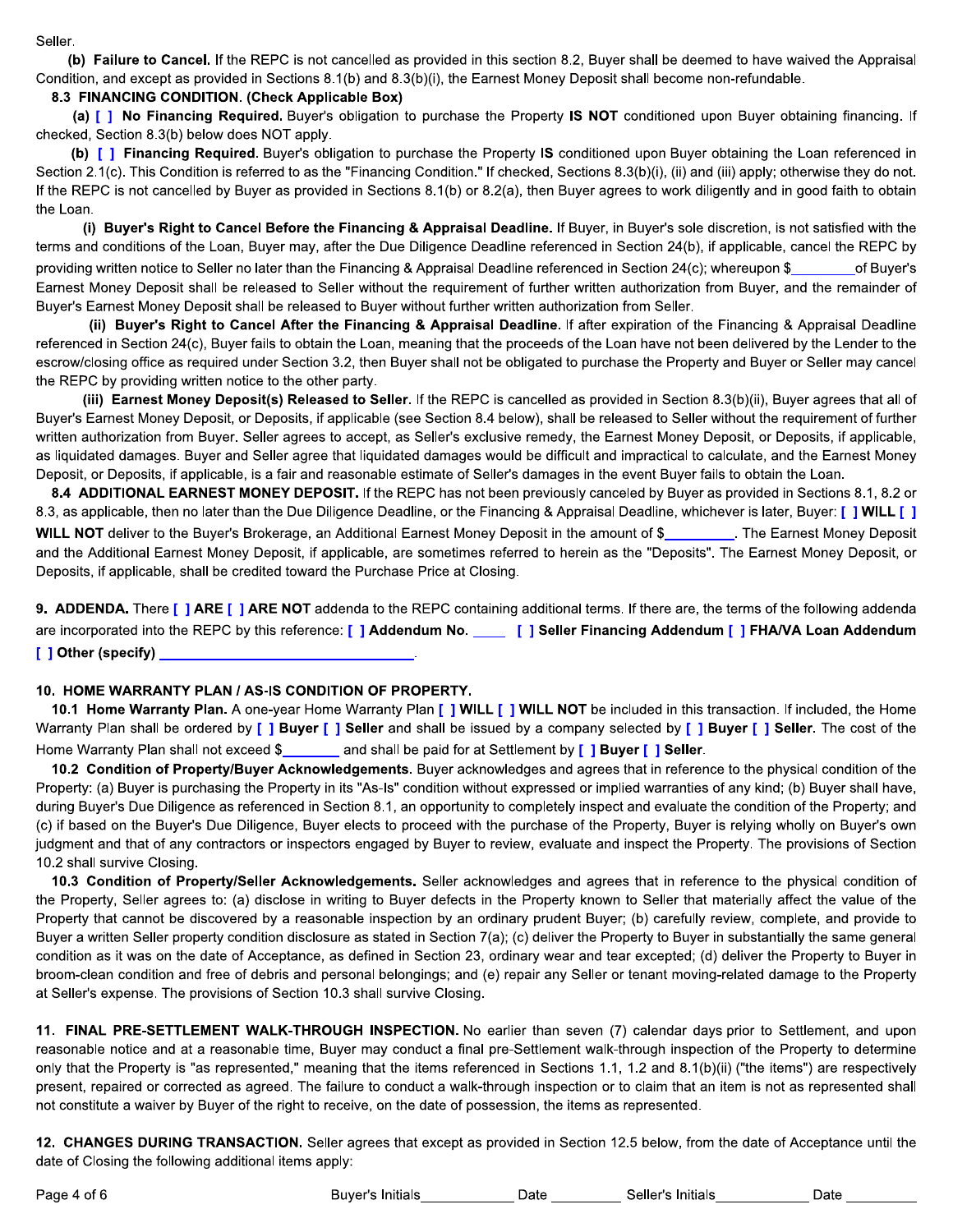12.1 Alterations/Improvements to the Property. No substantial alterations or improvements to the Property shall be made or undertaken without prior written consent of Buyer.

12.2 Financial Encumbrances/Changes to Legal Title. No further financial encumbrances to the Property shall be made, and no changes in the legal title to the Property shall be made without the prior written consent of Buyer.

12.3 Property Management Agreements. No changes to any existing property management agreements shall be made and no new property management agreements may be entered into without the prior written consent of Buyer.

12.4 Long-Term Lease or Rental Agreements. No changes to any existing tenant lease or rental agreements shall be made and no new long-term lease or rental agreements, as defined in Section 6.1(a), may be entered into without the prior written consent of Buyer.

12.5 Short-Term Rental Bookings. If the Property is made available for short-term rental bookings as defined in Section 6.1(b), Seller MAY NOT after the Seller Disclosure Deadline continue to accept short-term rental bookings for quest use of the property without the prior written consent of Buyer.

13. AUTHORITY OF SIGNERS. If Buyer or Seller is a corporation, partnership, trust, estate, limited liability company or other entity, the person signing the REPC on its behalf warrants his or her authority to do so and to bind Buyer and Seller.

14. COMPLETE CONTRACT. The REPC together with its addenda, any attached exhibits, and Seller Disclosures (collectively referred to as the "REPC"), constitutes the entire contract between the parties and supersedes and replaces any and all prior negotiations, representations, warranties, understandings or contracts between the parties whether verbal or otherwise. The REPC cannot be changed except by written agreement of the parties.

15. MEDIATION. Any dispute relating to the REPC arising prior to or after Closing: [] SHALL [] MAY AT THE OPTION OF THE PARTIES first be submitted to mediation. Mediation is a process in which the parties meet with an impartial person who helps to resolve the dispute informally and confidentially. Mediators cannot impose binding decisions. The parties to the dispute must agree before any settlement is binding. The parties will jointly appoint an acceptable mediator and share equally in the cost of such mediation. If mediation fails, the other procedures and remedies available under the REPC shall apply. Nothing in this Section 15 prohibits any party from seeking emergency legal or equitable relief, pending mediation. The provisions of this Section 15 shall survive Closing.

#### 16. DEFAULT.

16.1 Buyer Default. If Buyer defaults, Seller may elect one of the following remedies: (a) cancel the REPC and retain the Earnest Money Deposit, or Deposits, if applicable, as liquidated damages; (b) maintain the Earnest Money Deposit, or Deposits, if applicable, in trust and sue Buyer to specifically enforce the REPC; or (c) return the Earnest Money Deposit, or Deposits, if applicable, to Buyer and pursue any other remedies available at law.

16.2 Seller Default. If Seller defaults, Buyer may elect one of the following remedies: (a) cancel the REPC, and in addition to the return of the Earnest Money Deposit, or Deposits, if applicable, Buyer may elect to accept from Seller, as liquidated damages, a sum equal to the Earnest Money Deposit, or Deposits, if applicable; or (b) maintain the Earnest Money Deposit, or Deposits, if applicable, in trust and sue Seller to specifically enforce the REPC; or (c) accept a return of the Earnest Money Deposit, or Deposits, if applicable, and pursue any other remedies available at law. If Buyer elects to accept liquidated damages, Seller agrees to pay the liquidated damages to Buyer upon demand.

17. ATTORNEY FEES AND COSTS/GOVERNING LAW. In the event of litigation or binding arbitration arising out of the transaction contemplated by the REPC, the prevailing party shall be entitled to costs and reasonable attorney fees. However, attorney fees shall not be awarded for participation in mediation under Section 15. This contract shall be governed by and construed in accordance with the laws of the State of Utah. The provisions of this Section 17 shall survive Closing.

18. NOTICES. Except as provided in Section 23, all notices required under the REPC must be: (a) in writing; (b) signed by the Buyer or Seller giving notice; and (c) received by the Buyer or the Seller, or their respective agent, or by the brokerage firm representing the Buyer or Seller, no later than the applicable date referenced in the REPC.

19. NO ASSIGNMENT. The REPC and the rights and obligations of Buyer hereunder, are personal to Buyer. The REPC may not be assigned by Buyer without the prior written consent of Seller. Provided, however, the transfer of Buyer's interest in the REPC to any business entity in which Buyer holds a legal interest, including, but not limited to, a family partnership, family trust, limited liability company, partnership, or corporation (collectively referred to as a "Permissible Transfer"), shall not be treated as an assignment by Buyer that requires Seller's prior written consent. Furthermore, the inclusion of "and/or assigns" or similar language on the line identifying Buyer on the first page of the REPC shall constitute Seller's written consent only to a Permissible Transfer.

## 20. INSURANCE & RISK OF LOSS.

20.1 Insurance Coverage. As of Closing, Buyer shall be responsible to obtain casualty and liability insurance coverage on the Property in amounts acceptable to Buyer and Buyer's Lender, if applicable.

20.2 Risk of Loss. If prior to Closing, any part of the Property is damaged or destroyed by fire, vandalism, flood, earthquake, or act of God, the risk of such loss or damage shall be borne by Seller; provided however, that if the cost of repairing such loss or damage would exceed ten percent (10%) of the Purchase Price referenced in Section 2, either Seller or Buyer may elect to cancel the REPC by providing written notice to the other party, in which instance the Earnest Money Deposit, or Deposits, if applicable, shall be returned to Buyer.

Buyer's Initials **Date Contains Container Contains** Date **Contains Seller's Initials**